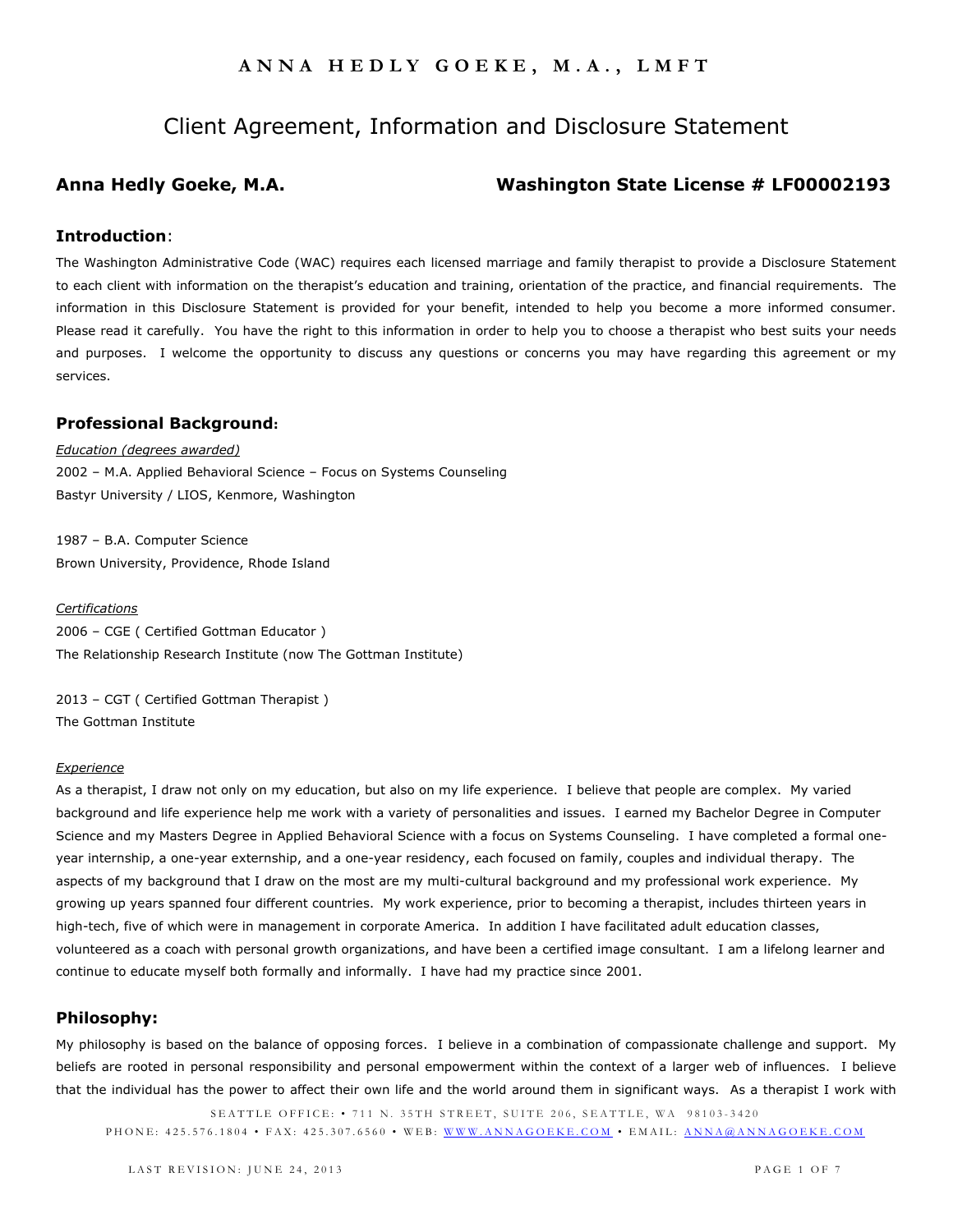the big-picture, ecological view, a systemic orientation, which means taking into account a larger web of influences. This approach leads to greater, long-lasting results. My mission is to facilitate personal empowerment in a way that's healthy for the individual, the community, and the world around them. I am interested in meaningful inter- and intra-personal relationships and the meeting of different cultures. I feel honored to be a therapist and to have the privilege of helping people improve their lives.

#### **Therapeutic Approach:**

My therapeutic orientation is derived primarily from two basic approaches. One is humanistic psychology, particularly client centered therapy, and the other is Systemic Family Therapy, particularly Intergenerational Family Therapy. In couple and family work I draw extensively on my Gottman training as well as my EFT (Emotion Focused Therapy) training. In addition, I have been trained in and exposed to several other orientations to counseling, including Cognitive-Behavioral (specifically ACT (Acceptance and Commitment Therapy) and DBT (Dialectical Behavioral Therapy)), Gestalt, Transactional Analysis, Existential, Narrative, Solution-Focused and Object Relations. I use my own combination of treatment methods from these modalities. I continue to seek education through seminars, consultation groups, conferences and membership in professional organizations. It is my belief that through continuing education I can provide the best professional and ethical services possible to my clients*.* While I have taken training in the Gottman Method of couples therapy, I want you to know that I (or my agency, if applicable) am completely independent in providing you with clinical services, and I alone am fully responsible for those services. The Gottman Institute or its agents have no responsibility for the services you receive.

Each course of treatment is unique to those who participate in it, and thus your therapy will be a blend of what you and I do together. We will be taking this journey together. I am responsible for developing and implementing a course of treatment that will most effectively deal with your issues. You are responsible for setting the goals and for working toward change outside of the therapy hour as well as during it. My role is to educate and support you during this period of change. People and situations are complex; I cannot guarantee that specific changes will occur as a result of our work together.

We will often talk about your feelings, about relationships in your life now and in the past, and about how your thoughts and feelings relate to your current behaviors and life experience. I attempt to bring to light some habitual patterns of interactions that are sources of strength and/or difficulty for you. I will also assist you in learning and developing new behaviors that might be more useful.

In supporting your perception of reality, present and past, I will not attempt to determine in a legal sense whether the events you describe happened exactly as you remember them. I see you as the one who sets the course for your own life and as the one responsible for the decisions and life changes that you make. I may, at various times, make suggestions and give advice, but of course, you are in charge of what choices you make and how you implement them.

Although you are free to terminate therapy at any time, it is my request that you discuss your decision and reasons for termination at the beginning of a regularly scheduled session. I consider it of therapeutic value to you that the counseling relationship be closed in a straightforward manner, ensuring that all counseling issues have been dealt with to the best of your and my ability. If you cancel an appointment or miss an appointment without leaving notice of rescheduling on my voicemail or email, your time slot may be given to the next available client.

You always have the right to request a change in treatment or to refuse therapy. It is important that what we do together meets

SEATTLE OFFICE: • 711 N. 35TH STREET, SUITE 206, SEATTLE, WA 98103-3420 P H O N E : 425.576.1804 • FAX: 425.307.6560 • WEB: WWW.ANNAGOEKE.COM • EMAIL: ANNA@ANNAGOEKE.COM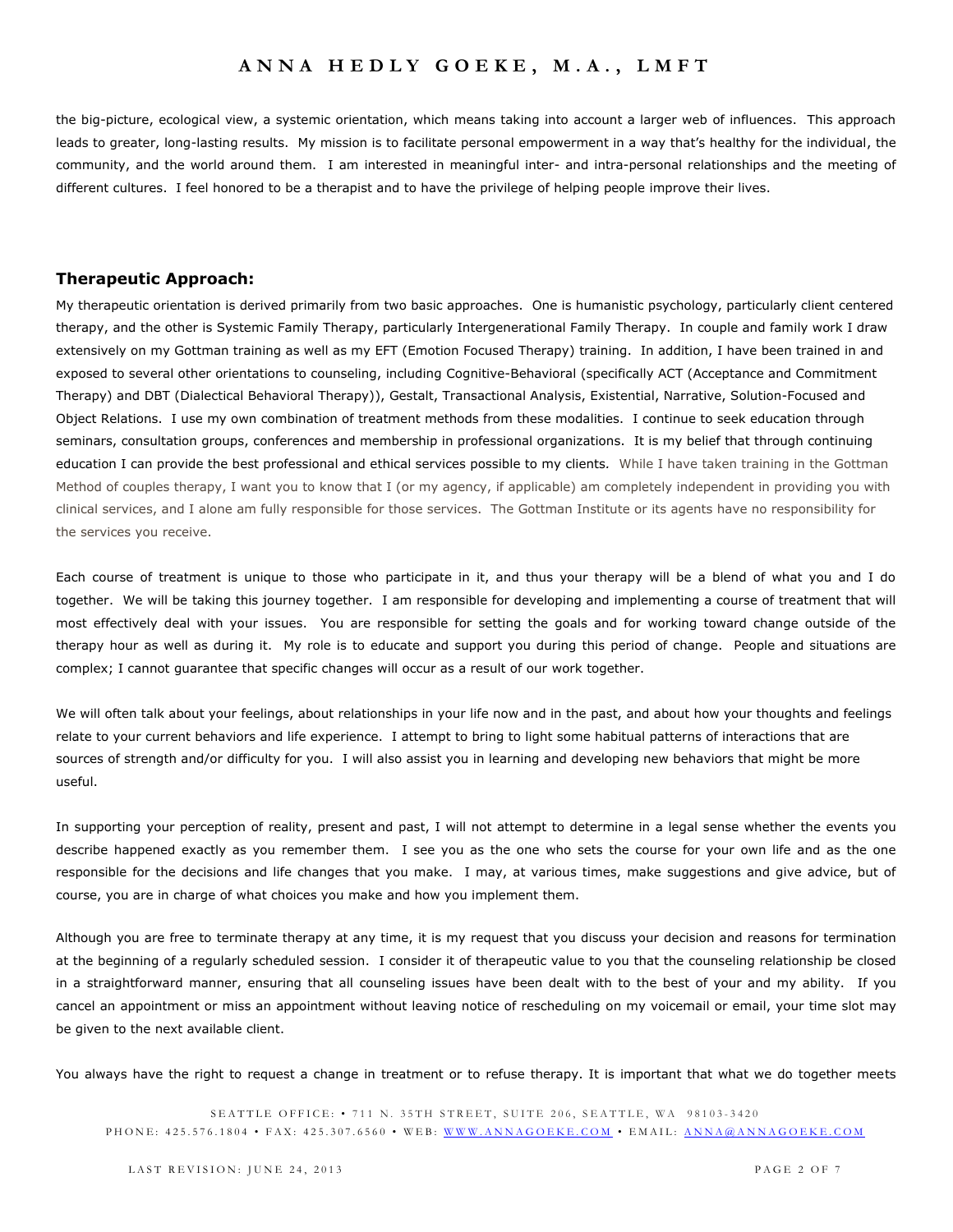your needs. If you believe you are not being helped, please tell me so that we can work through the difficulty together. If we are unable to do so, at your request I will assist you in finding another therapist.

My phone number with confidential voice mail is **425-576-1804**. I can also be reached by email at [anna@annagoeke.com](mailto:anna@annagoeke.com) If there is an emergency, please call my phone number to try to reach me. If you are unable to reach me and are urgently in need of help, call the Seattle Crisis Clinic at **206-461-3222** (if outside of this area, you may need to contact another local area crisis line) or call **911** for immediate help.

I ascribe and adhere to the Code of Ethics of the American Association for Marriage and Family Therapy. I also answer to the ethical and professional standards of the Washington State Uniform Disciplinary Act for the Regulation of Health Professions.

#### **Appointments, Fees, and Payments:**

My standard fee is \$2.50 / minute for each appointment (the equivalent of \$125.00 for each 50 minute appointment). This fee is standard regardless of the number of people attending the session. Appointments lengths are mutually agreed upon. Common appointment lengths are 45 minutes, 50 minutes, 55 minutes, 75 minutes, and 90 minutes. Appointments are often 55 minutes in length for individuals and 75 minutes in length for couples, though this mutual decision depends on your needs, your finances, your insurance plan, my schedule availability and possibly other factors. Your session begins at the time scheduled for you. If you are late for a session, you will be seen for the remainder of your scheduled time and charged the full rate. Insurance will only pay for services provided, so if you are late you may be responsible for paying the missed portion of the session. The scheduled time for your session is set aside for you. If for any reason you are unable to make your appointment, 48 hours notice is required, or you will be charged the full session fee. (Initial here \_\_\_\_\_\_\_\_). Insurance companies or other third-party payers will not compensate you under such circumstances.

If you are applying for a fee adjustment due to a financial hardship we will discuss an appropriate fee based on gross household income. The fee you will be charged will be discussed and set at our first session. An amended fee agreement will be signed and placed in your file. You will also be provided with a copy of this agreement. The fee may be renegotiated later in treatment depending on changes in your financial status. Changes in fee will be made only after a discussion with you has taken place at least one session before the change is to be implemented. A new fee agreement will then be signed and placed in your file.

Payment must be made at the beginning of each session unless we specifically agree on another payment schedule. I accept checks, cash, VISA and MasterCard. I cannot take medical coupons or barter. A \$40.00 fee per check will be charged for returned checks. A finance charge of 1 1/2 per cent per month or \$2.00 minimum, whichever is greater, will be assessed on balances outstanding over 30 days.

Should you attempt to use your health insurance to cover my services, there are a few things you should know. Some insurance companies will partially or fully cover my services and some will not. If this is a concern for you, we'd be happy to check with your insurance company regarding your eligibility for benefits. Please ask for an Insurance Verificaton Form. I need to be very clear that I cannot guarantee that your treatment with me will be covered. Further, you are directly responsible to pay my fees when my services are performed and your insurance company is responsible to you for any reimbursements according to the coverage's and conditions specified by your particular policy.

If I am doing work related to your treatment that is outside the bounds of our scheduled counseling, I will bill you on an hourly basis for all the time I spend on your case. This includes travel time to another location (such as the hospital, your home, an attorney's office, or another setting), meeting with other professionals regarding your case, writing reports, preparation time, etc. My fee for

SEATTLE OFFICE: • 711 N. 35TH STREET, SUITE 206, SEATTLE, WA 98103-3420 P H ON E: 425.576.1804 • FAX: 425.307.6560 • WEB: WWW.ANNAGOEKE.COM • EMAIL: ANNA@ANNAGOEKE.COM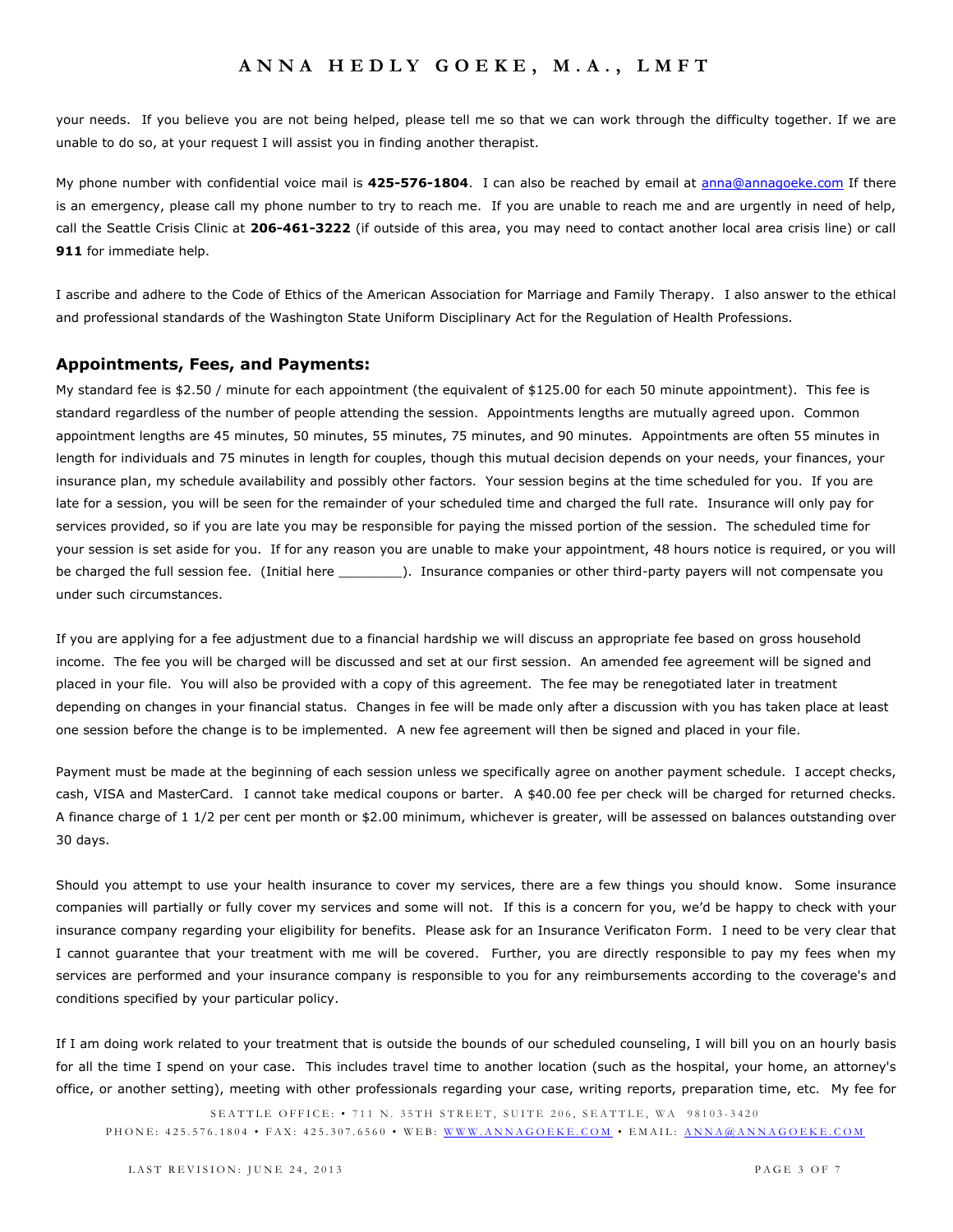this type of work is \$150.00 per hour.

In the course of many clients' therapy, issues arise between sessions that require attention prior to the next scheduled session. Should this happen, please leave a phone message with your phone number, or send me email. I will return your call or email as soon as possible after receiving your message. Only calls or emails which exceed 10 min in length will be charged, at the prorated regular amount.

#### **Confidentiality and Consultation**:

Confidentiality between a counselor and client is protected by law and is an important part of the process. Everything said during our counseling session is strictly confidential. There are a few exceptions, some required by law. With the exception of the situations below, you have the right to have information you share with me held in strict confidence; that information includes the fact that you are seeing me.

The circumstances in which I am required by law to release information include:

- (1) a court orders such disclosure: If you are currently in litigation, or become involved in litigation during treatment or file a complaint against someone for malpractice, you may be asked to disclose information regarding your therapy as part of that process. Although I will request your consent to release information, I can be legally obligated by subpoena or court order to turn over my records and testify. Nevertheless, please inform me as soon as you know that you are likely to be in such a legal situation so that I can exercise due caution so as to protect your privacy.
- (2) there are mandatory reportable instances involving suspected abuse, neglect or exploitation: If I believe that you may be physically or sexually abusing or neglecting a minor child or vulnerable adult, or if you report information to me about the possible abuse or neglect of a child, I am required by law to report this to Children's Protective Services or Adult Protective Services, state agencies.
- (3) the disclosure is necessary to protect against an existing threat to human life or serious bodily harm of another human being: If I believe that you are likely to do harm to yourself or to another person, I am required by law to take steps to protect you and/or the other person.

Information will not be disclosed without your written consent except in the following instances:

- (1) Billing Personnel and Insurance Companies: If you submit claims to your insurance company, they will likely require some information regarding your treatment with me. Most insurance companies only require basic information, often including a psychiatric diagnosis. You have the right to know the diagnosis that I use in any communication with your insurance company or other third-party payer or agency. All of the diagnoses that I use come from the Diagnostic and Statistical Manual of Mental Disorders (Fourth Edition Text Revision, DSM-IV-TR). A copy of this book is available in my library and you are free to look at it.
- (2) EAP: If you have been referred to me by an Employee Assistance Program (EAP) for evaluation, I may be required to disclose basic information about the evaluation such as a description of the problem, diagnosis, and therapeutic recommendation. I will share with you all information I will be sending to the EAP representative at your request.
- (3) Professional Consultation: As part of my own professional growth, and to enhance the quality of the services I provide, I regularly consult with colleagues. My work with you may be discussed in formal or informal sessions with my colleagues and other professionals with whom I seek consultation. During the course of these professional consultation sessions I may

SEATTLE OFFICE: • 711 N. 35TH STREET, SUITE 206, SEATTLE, WA 98103-3420 P H O N E : 425.576.1804 • FAX: 425.307.6560 • WEB: WWW.ANNAGOEKE.COM • EMAIL: ANNA@ANNAGOEKE.COM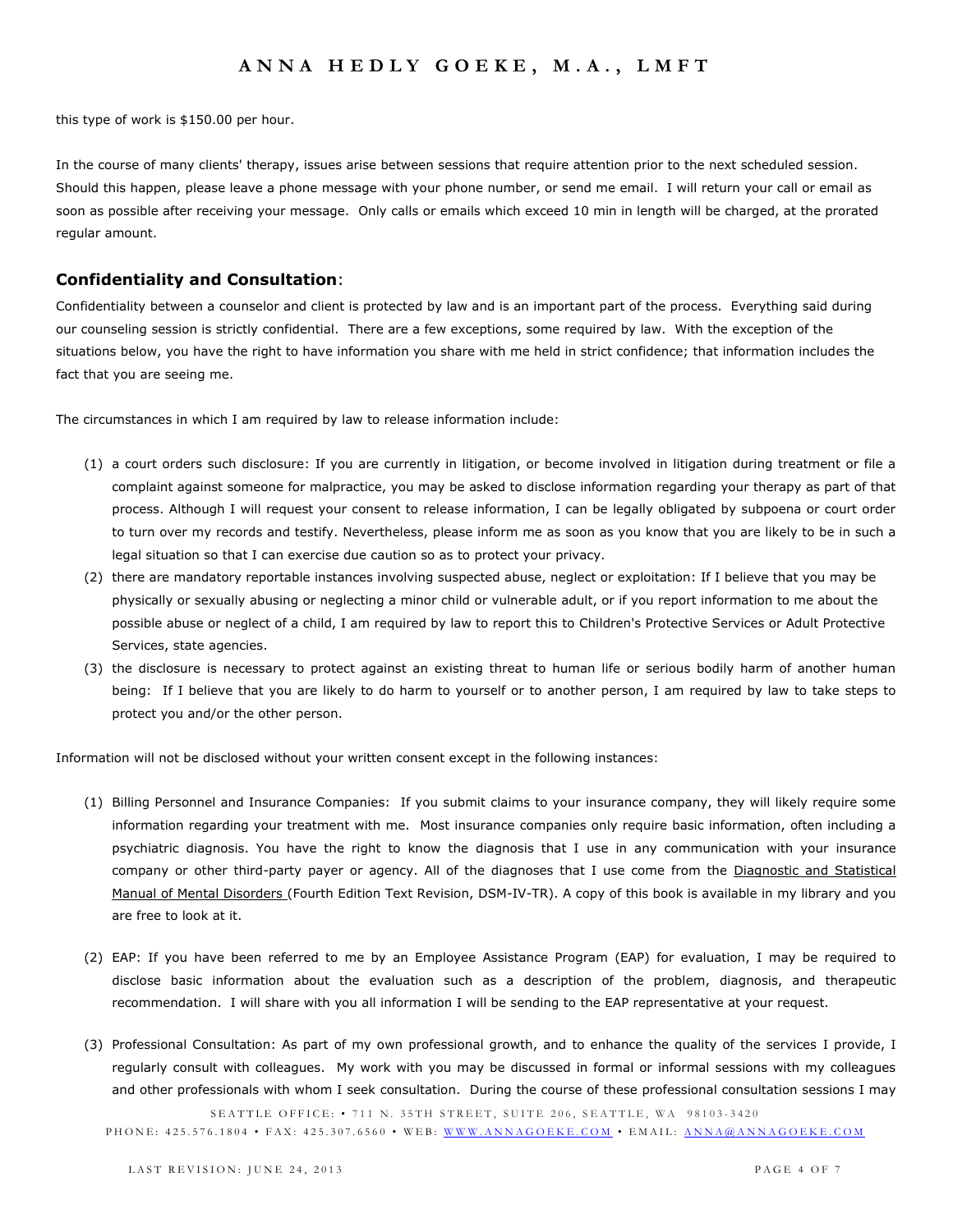discuss your situation, but will do so without disclosing your full name or other identifying information. All discussions of this type with other professionals are subject to the same provisions of confidentiality discussed above. This continuing professional education provides a level of quality assurance that assists us both.

- (4) Adjunctive Methods: To increase the effectiveness of my work, I regularly use adjunctive methods in treatment. I may videotape or audiotape some or all of our sessions for my personal review, or to use in consultation and supervision as described in a previous paragraph. In addition, I may have a colleague join me as a co-therapist for one or more of our sessions. Finally, I may invite you to one or more sessions where colleagues or supervisors observe us through a one-way mirror. I will seek in advance your specific written permission to use any of these abovementioned adjunctive methods.
- (5) Multi-body Therapy:
	- a. If you are seeing me in couples or family therapy, and you, your partner or another family member should happen to see me in an adjunctive individual session, information shared with me in that meeting may be shared by me in joint or family sessions if I believe it to be in the best interest of the work we are doing together. Likewise, if you are a group therapy member and you share information with me outside of group, it may be shared by me in subsequent group sessions if I believe it to be in the best interest of the work we are doing together in the group.
	- b. If our therapeutic relationship involves more than one person (e.g. spouse, parent, partner) I will not release any information to a third party (court, attorney etc.) without the signed permission of all parties involved in our therapeutic work together, except as required by law. Your signature on this disclosure statement represents agreement to this requirement.
- (6) If you have been directly referred to me by someone else, I may, as a good business practice, acknowledge to them that you have contacted me and thank them for the referral unless you direct me not to. I will not discuss your situation with them unless I have your written permission.

Following the completion of our work together, your complete clinical records will be stored and available for review. After three years a clinical summary and full financial record will be maintained for an additional four years. After seven years all records will be deleted from the computer systems, as well as the physical files shredded.

### **Quality of Services:**

If, at any time you have questions, doubts or concerns about the course of treatment or approaches used in therapy, I would encourage you to discuss these with me. You have the right to choose a counselor who best suits your needs and purposes. Remember that treatment is optional and can be terminated at anytime. If you choose to seek assistance from another counselor or therapist, or if I find I am unable to provide you with services, I will offer you the names and phone numbers of at least two other counselors. It is your right to select and to make arrangements with another counselor if you decide to continue counseling.

If you feel I have behaved in an unprofessional or unethical manner, please advise me so that the problem can be clarified and resolved. If this does not resolve the issue, you may contact one or both of the following: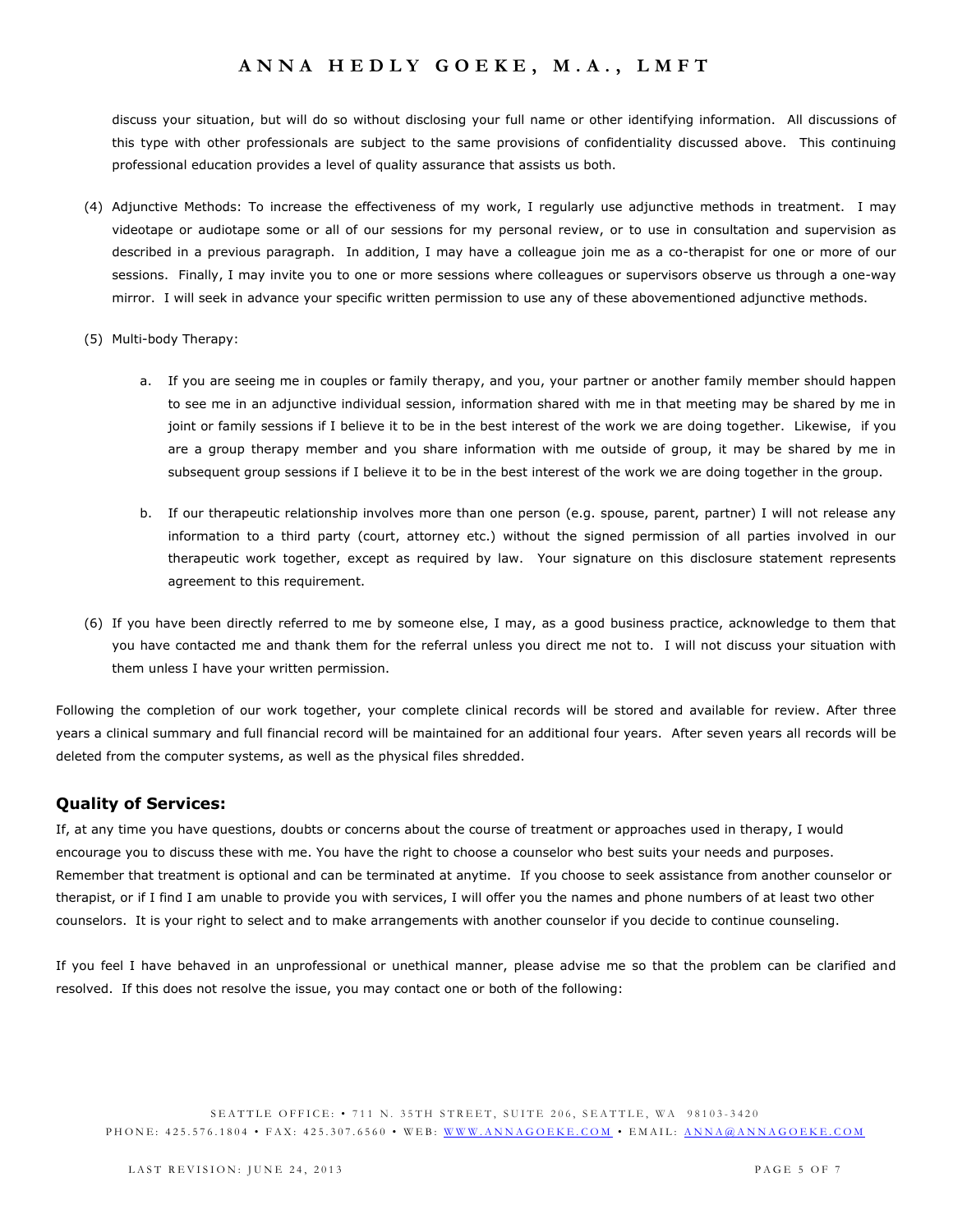Washington State Department of Health Health Professions Quality Assurance 310 Israel Rd, P.O. Box 47860 Tumwater WA 98501-7860

American Association for Marriage and Family Therapy Attn.: Committee on Ethics and Professional Practices 1717 K Street N.W., Suite 407 Washington, D.C. 20006 202-429-1825

# **Policy Regarding Consent for the Treatment of a Minor Child:**

Therapist generally requires the consent of both parents prior to providing any services to a minor child. If any question exists regarding the authority of Representative to give consent for psychotherapy, Therapist will require that Representative submit supporting legal documentation, such as a custody order, prior to the commencement of services.